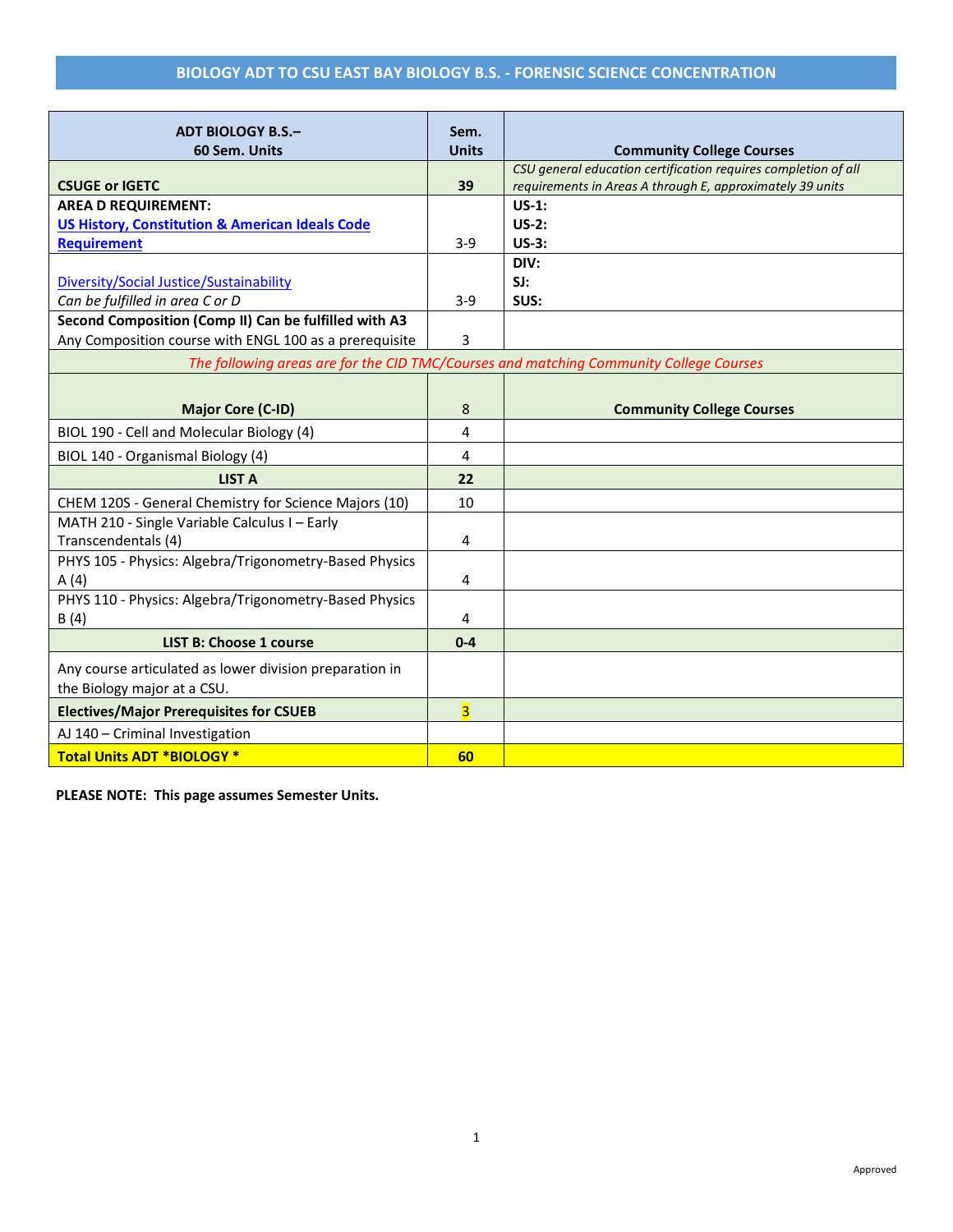## **BIOLOGY ADT TO CSU EAST BAY BIOLOGY B.S. - FORENSIC SCIENCE CONCENTRATION**

| <b>CSUEB: BIOLOGICAL SCIENCES B.S.</b><br>Complete Degree in 60 Semester Units                                                                                                                                                           | <b>Semester</b><br><b>UNITS</b>       | <b>NOTES</b>                                                                          |  |  |  |
|------------------------------------------------------------------------------------------------------------------------------------------------------------------------------------------------------------------------------------------|---------------------------------------|---------------------------------------------------------------------------------------|--|--|--|
| <b>GRADUATION REQUIREMENTS</b> These should be fulfilled at the Community College,                                                                                                                                                       |                                       |                                                                                       |  |  |  |
|                                                                                                                                                                                                                                          |                                       | however if not taken at the Community College, they must be completed at CSU East Bay |  |  |  |
| <b>US History, Constitution &amp; American Ideals</b>                                                                                                                                                                                    | $0 - 9$                               |                                                                                       |  |  |  |
| First Category US-1<br>1)                                                                                                                                                                                                                | 0-3                                   |                                                                                       |  |  |  |
| 2)<br>Second Category US-2                                                                                                                                                                                                               | 0-3                                   |                                                                                       |  |  |  |
| 3)<br>Third Category US-3                                                                                                                                                                                                                | $0 - 3$                               |                                                                                       |  |  |  |
|                                                                                                                                                                                                                                          |                                       | These courses must be taken at CSU East Bay                                           |  |  |  |
| <b>Upper Division GE</b>                                                                                                                                                                                                                 |                                       |                                                                                       |  |  |  |
| See catalog                                                                                                                                                                                                                              | 9                                     | <b>CSUEB COURSES</b>                                                                  |  |  |  |
| Please note: A minimum of three courses in the Upper Division General Education pattern must have a topic/learning outcome<br>oriented toward one of the following topic areas (overlays): Diversity, Social Justice, or Sustainability. |                                       |                                                                                       |  |  |  |
| Area B6 Upper Division Science course                                                                                                                                                                                                    | 3                                     | <b>OVERLAY:</b><br>Course:                                                            |  |  |  |
| Area C4 Upper Division Humanities course                                                                                                                                                                                                 | 3                                     | Course:<br><b>OVERLAY:</b>                                                            |  |  |  |
| Area D4 Upper Division Social Sciences course                                                                                                                                                                                            | 3                                     | Course:<br><b>OVERLAY:</b>                                                            |  |  |  |
| <b>Upper Division Core</b>                                                                                                                                                                                                               | 7                                     |                                                                                       |  |  |  |
| BIOL 310 - Genetic Analysis I Units: 4                                                                                                                                                                                                   | 4                                     |                                                                                       |  |  |  |
| BIOL 320 - Evolutionary Biology Units: 3                                                                                                                                                                                                 | 3                                     |                                                                                       |  |  |  |
|                                                                                                                                                                                                                                          | <b>Concentrations: 36 units</b>       |                                                                                       |  |  |  |
|                                                                                                                                                                                                                                          | <b>Forensic Science Concentration</b> |                                                                                       |  |  |  |
| <b>Upper Division Coursework</b>                                                                                                                                                                                                         | 32                                    |                                                                                       |  |  |  |
| BIOL 415 - PCR, Sequencing and Fragment Analysis Units:<br>3                                                                                                                                                                             |                                       |                                                                                       |  |  |  |
| BIOL 426 - Advanced Molecular and Cell Biology Units: 3                                                                                                                                                                                  |                                       |                                                                                       |  |  |  |
| CHEM 220 - Quantitative Analysis Units: 4                                                                                                                                                                                                |                                       |                                                                                       |  |  |  |
| CHEM 320 - Bioanalytical and Forensic Instrumentation                                                                                                                                                                                    |                                       |                                                                                       |  |  |  |
| Units: 3                                                                                                                                                                                                                                 |                                       |                                                                                       |  |  |  |
| CHEM 331 - Organic Chemistry I Units: 5                                                                                                                                                                                                  |                                       |                                                                                       |  |  |  |
| CHEM 332 - Organic Chemistry II Units: 5                                                                                                                                                                                                 |                                       |                                                                                       |  |  |  |
| CRJ 340 - Advanced Criminal Investigation Units: 3                                                                                                                                                                                       |                                       |                                                                                       |  |  |  |
| CRJ 350 - Criminal Identification Units: 3                                                                                                                                                                                               |                                       |                                                                                       |  |  |  |
| CRJ 380 - Survey of Forensic Science Units: 3                                                                                                                                                                                            |                                       |                                                                                       |  |  |  |
| <b>Electives</b>                                                                                                                                                                                                                         | $4+$                                  |                                                                                       |  |  |  |
| BIOL 270 - Human Anatomy & Physiology I Units: 4;<br>G.E./G.R. Area: B2, B3                                                                                                                                                              |                                       |                                                                                       |  |  |  |
| BIOL 271 - Human Anatomy & Physiology II Units: 4                                                                                                                                                                                        |                                       |                                                                                       |  |  |  |
| <b>BIOL 424 - Bioinformatics Units: 3</b>                                                                                                                                                                                                |                                       |                                                                                       |  |  |  |
| CHEM 441 - Biochemistry I Units: 4                                                                                                                                                                                                       |                                       |                                                                                       |  |  |  |
| <b>ADDITIONAL COURSE to reach 60 Units</b>                                                                                                                                                                                               |                                       | These courses may be additional Major Courses                                         |  |  |  |
|                                                                                                                                                                                                                                          | 8                                     | or prerequisites not taken at the Community College                                   |  |  |  |
| If needed                                                                                                                                                                                                                                |                                       |                                                                                       |  |  |  |
| <b>Total Semester Units at CSUEB</b>                                                                                                                                                                                                     | 60                                    | 60                                                                                    |  |  |  |